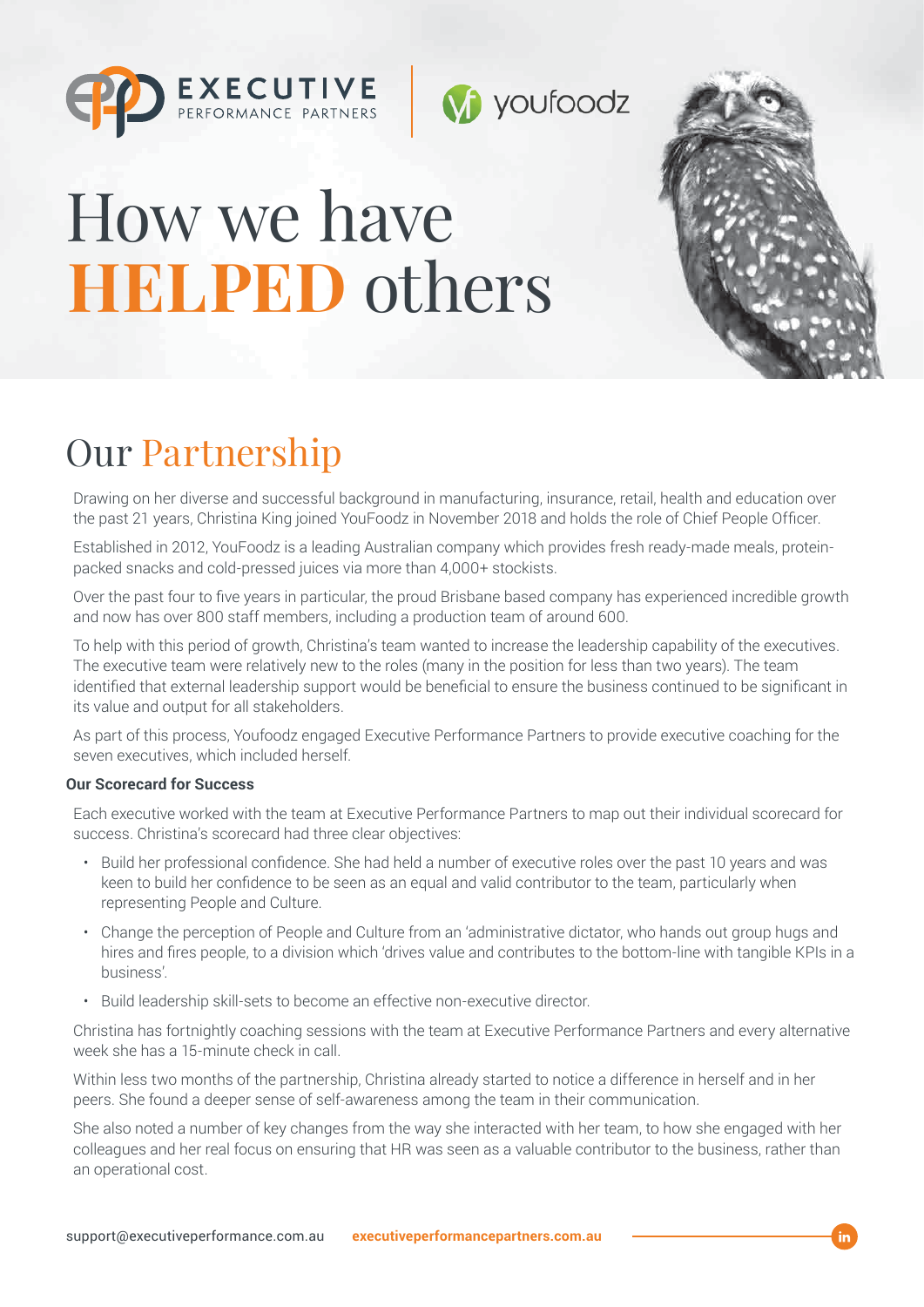The first step was via a technique she had learned from Executive Performance Partners called 'sign posting'. It's where you table what you are going to talk about in a clear and noticeable way, be accountable for the action and ask for direct feedback.

Christina instantly applied this technique to her weekly meetings with her CEO. She came ready and said, 'this is what I want to achieve and why I want to achieve this.' She then requested feedback. He reacted positively and very much supported this approach.

This boosted Christina to try a similar approach with the other executives. She emailed them all and asked, 'can you provide feedback on how the People and Culture function can help you and your teams be as successful as you can be?'

They all responded equally as positive, and the result did two things: demonstrated the value-add HR can provide in an innovative company and, secondly, provided a new and interesting lens on where Christina's team could contribute. A further added benefit of this approach was it saved Christina many hours as it was direct and provided instant clarity of her direction forward.

Christina has also introduced signposting to her team, particularly in relation to the value of recovery between peak periods. As a busy team who doesn't work 9-5pm, Christina has focused on visibly supporting and encouraging the People and Culture team to recognise the importance of recovery, and to model this behaviour herself.

Outside of work, Christina also noticed her personal confidence, as an executive who had a valid and interesting viewpoint, to be boosted.

This extension of her professional confidence extended to her board position at Football Brisbane. Christina is the only board member who hasn't got a football background, however, thanks to the training from Executive Performance Partners she has had the confidence to provide valuable input, drawing on her professional expertise and strategic leadership.

Christina had also noticed small changes within the other executives. All of the executives at YouFoodz had actively engaged in the partnership and were finding value, making changes per the coaching and adjusting behaviours in key areas.

These were the short-term results she had noted, however in 12 months' time Christina hopes for the following:

- Each executive to exceed their scorecard for success.
- The executive team working as a cohesive unit which moves in situ,
- Better results in success measures culture scores, gross profit and customer scores,
- Enhanced reputation for Youfoodz as a great employer, due to strong leaders,

Executive Performance Partners are also working with Christina, within the People and Culture team, to implement internal leadership tools for prospective and existing leaders and 360 reviews.

## **Questions for Video Interview**

Today I'm joined by Christina King, the Chief People Officer at YouFoodz.

Established in 2012, YouFoodz is a leading Australian company which provides fresh ready-made meals, proteinpacked snacks and cold-pressed juices through over 4,000+ stockists.

Over the past four to five years, the proud Brisbane based company has experienced incredible growth and now has over 800 staff members, including a production team of around 600.

Christina has been in the company since 2018 and is a pivotal member of the executive team who are all working individually with the team at Executive Performance Partners.

Thank you, Christina, for your generosity in sharing your story and partnership with the team at Executive Performance Partners.

- Christina, talk me through you career to date and your current role at Youfoodz.
- Your division oversees a payroll of around 800 workers, in both the white and blue collar space, how do you manage and lead such a diverse team.
- Why was Executive Performance Partners your first call?